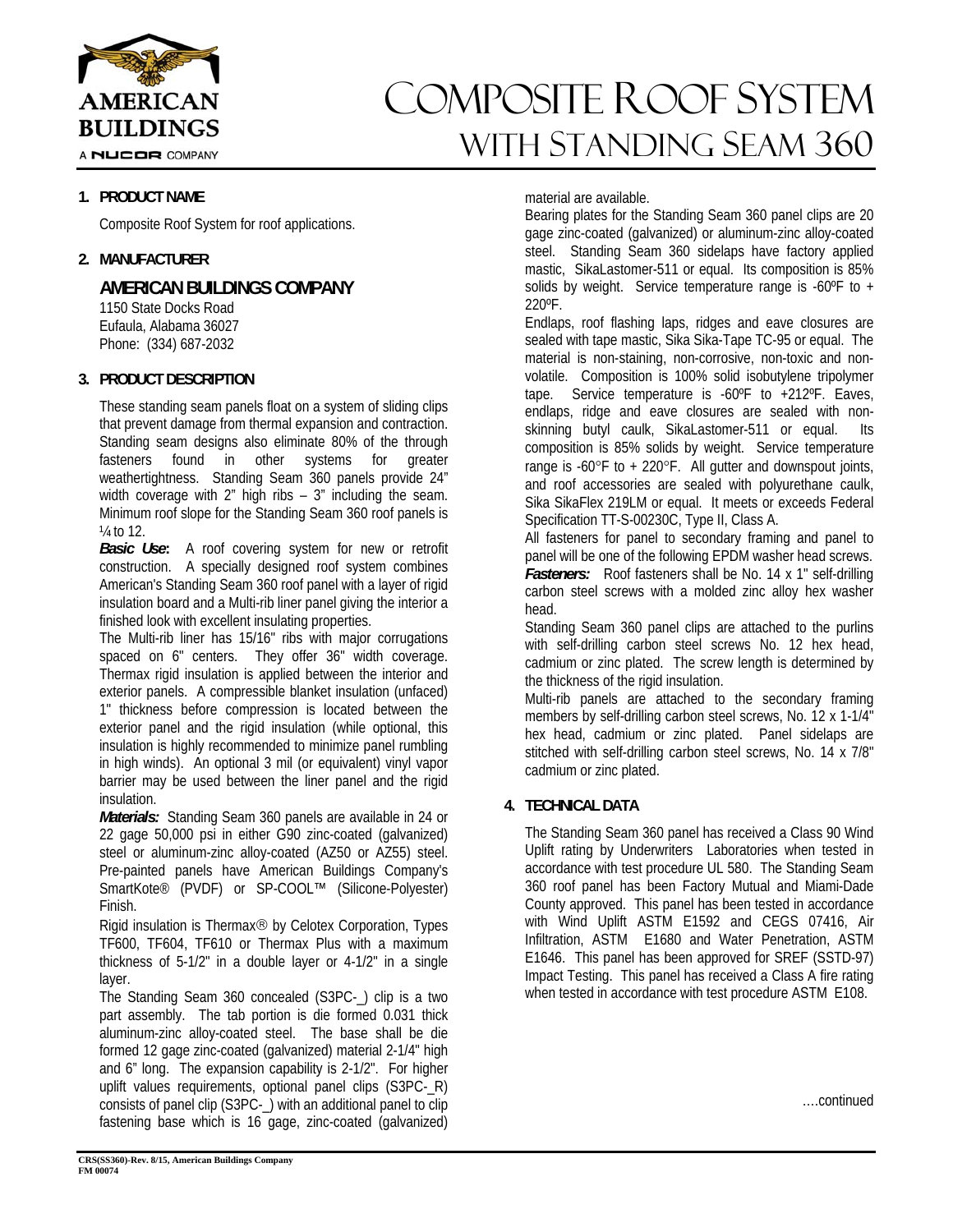

#### A NUCOR COMPANY

# COMPOSITE ROOF SYSTEM WITH STANDING SEAM 360

#### **5. INSTALLATION**

Installation should be performed in accordance with American Buildings Company's manuals and building erection drawings, and should be by a qualified installer using proper tools and equipment. Systems are installed by American Buildings Company Authorized Builders.

#### **6. AVAILABILITY**

For availability, contact:

## **AMERICAN BUILDINGS COMPANY**

#### **7. WARRANTY**

Thirty-five year material and twenty year weathertightness warranties are available.

#### **8. MAINTENANCE**

Only normal routine maintenance is required over the life of the panels.

### **9. TECHNICAL SERVICES**

For information, contact:

### **AMERICAN BUILDINGS COMPANY**

#### **10. PRODUCT NOTES**

A certain amount of waviness called "oilcanning" may exist in this panel. Minor waviness of the panel is not sufficient cause for rejection, because oilcanning does not affect the structural integrity of the panel.

American Buildings Company reserves the right to revise all standard specifications and information. American Buildings Company regularly updates its published "Standard Specifications" on the American Buildings web site, www.americanbuildings.com, which supercede and replace any previously published standard specifications of American Buildings Company.

> nter  $9.8$  10.5

1 1/2" 13.8 14.1  $17.8$  17.  $2\frac{1}{2}\begin{bmatrix} 21.8 & 21.3 \end{bmatrix}$  21.3  $25.8$  24.  $33.8$ 

|                  | <b>Engineering Properties of American Buildings Company Standing Seam 360 Panel (ASD)</b> |        |              |                            |                   |                        |             |                         |                        |                  |                |                |                   |     |
|------------------|-------------------------------------------------------------------------------------------|--------|--------------|----------------------------|-------------------|------------------------|-------------|-------------------------|------------------------|------------------|----------------|----------------|-------------------|-----|
| Designated Steel |                                                                                           | Base   | <b>Total</b> | Panel Base                 |                   | Top In                 |             |                         | Bottom In              |                  |                |                | System "R" Values |     |
| Gage             | Yield                                                                                     | Metal  | Thick.       | <b>Metal Weight</b>        |                   | Compression            |             |                         | Compression            |                  | F <sub>b</sub> | <b>Thermax</b> | Winter            | l S |
| 0t               | KSI                                                                                       | Thick. | (In.)        | (lbs. / ft. <sup>2</sup> ) | Ix.               | <b>Sx</b>              | Ma          |                         | <b>Sx</b>              | Ma               | KSI            |                | 9.81              |     |
| <b>Steel</b>     |                                                                                           | (ln.)  |              |                            | $(\ln ^{4}/$ ft.) | $(\ln^3 / \text{ft.})$ | K-IN. / ft. | $(\ln ^{4}/\text{ft.})$ | $(\ln^3 / \text{ft.})$ | $K$ -IN. $/$ ft. |                | 1/2"           | 13.8              |     |
| 24 Ga.           | 50                                                                                        | 0.0225 | 0.0241       | . 13                       | 0.278             | 0.116                  | 3.48        | 0.126                   | 0.080                  | 2.41             | 30             |                | 17.8              |     |
| 22 Ga.           | 50                                                                                        | 0.0300 | 0.0316       | .50                        | 0.372             | 0.159                  | 4.76        | 0.177                   | 0.111                  | 3.32             | 30             | 21/2"          | 21.8              |     |

| Gage   | No.          | Load        | Maximum Total Uniform Load in PSF |         |     |         |     |         |     |         |      |         |     |         |      |         |      |         |  |  |  |
|--------|--------------|-------------|-----------------------------------|---------|-----|---------|-----|---------|-----|---------|------|---------|-----|---------|------|---------|------|---------|--|--|--|
| of     | of           | <b>Type</b> | Span Lengths, Ft.                 |         |     |         |     |         |     |         |      |         |     |         |      |         |      |         |  |  |  |
| Panel  | <b>Spans</b> |             | .50                               |         |     | 2.00    |     | 2.50    |     | 3.00    |      | 3.50    |     | 4.00    |      | 4.50    |      | 5.00    |  |  |  |
| 24 Ga. |              | <b>POS</b>  | 1032                              | в       | 581 | B       | 372 | B       | 258 | B       | 190  | в       | 145 | B       | 115  | в       | 93   | B       |  |  |  |
|        |              | <b>POS</b>  | 548                               | $B + S$ | 340 | $B + S$ | 230 | $B + S$ | 165 | $B + S$ | 1231 | $B + S$ | 96  | $B + S$ | 76   | $B + S$ | 62   | $B + S$ |  |  |  |
|        |              | <b>POS</b>  | 631                               | $B + S$ | 402 | $B + S$ | 275 | $B + S$ | 199 | $B + S$ | 151  | $B + S$ | 117 | $B + S$ | 94   | $B + S$ | 77   | $B + S$ |  |  |  |
|        |              | <b>POS</b>  | 606                               | $B + S$ | 382 | $B + S$ | 261 | $B + S$ | 188 | $B + S$ | 142  | $B + S$ | 110 | $B + S$ | 88   | $B + S$ | 72   | $B + S$ |  |  |  |
| 22 Ga. |              | <b>POS</b>  | 1409                              | в       | 793 | B       | 507 | в       | 352 | B.      | 259  | в       | 198 | B       | 157  | в       | 1271 | B       |  |  |  |
|        |              | <b>POS</b>  | 798                               | $B + S$ | 487 | $B + S$ | 325 | $B + S$ | 231 | $B + S$ | 1731 | $B + S$ | 133 | $B + S$ | 106  | $B + S$ | 86   | $B + S$ |  |  |  |
|        |              | <b>POS</b>  | 930                               | $B + S$ | 580 | $B + S$ | 393 | $B + S$ | 282 | $B + S$ | 212  | $B + S$ | 164 | $B + S$ | 131  | $B + S$ | 107  | $B + S$ |  |  |  |
|        |              | <b>POS</b>  | 889                               | $B + S$ | 551 | $B + S$ | 371 | $B + S$ | 266 | $B + S$ | 199  | $B + S$ | 154 | $B + S$ | 1231 | $B + S$ | 100  | $B + S$ |  |  |  |

1. The panels are checked for bending (B), shear (S), combined bending and shear (B+S) and deflection (D). The controlling check is noted in the table. Deflection is limited to span/60.

2. Section Properties are calculated in accordance with the 2012 *North American Specification for the Design of Cold-Formed Steel Structural Members.*

3. Minimum yield strength of 24 and 22 gage steel is 50,000 psi.

4. Steel panels are either aluminum-zinc alloy or G-90 coated. The base metal thickness is used in determining section properties.

5. Positive load (POS) is applied inward toward the panel supports, and is applied to the outer surface of the full panel cross-section.